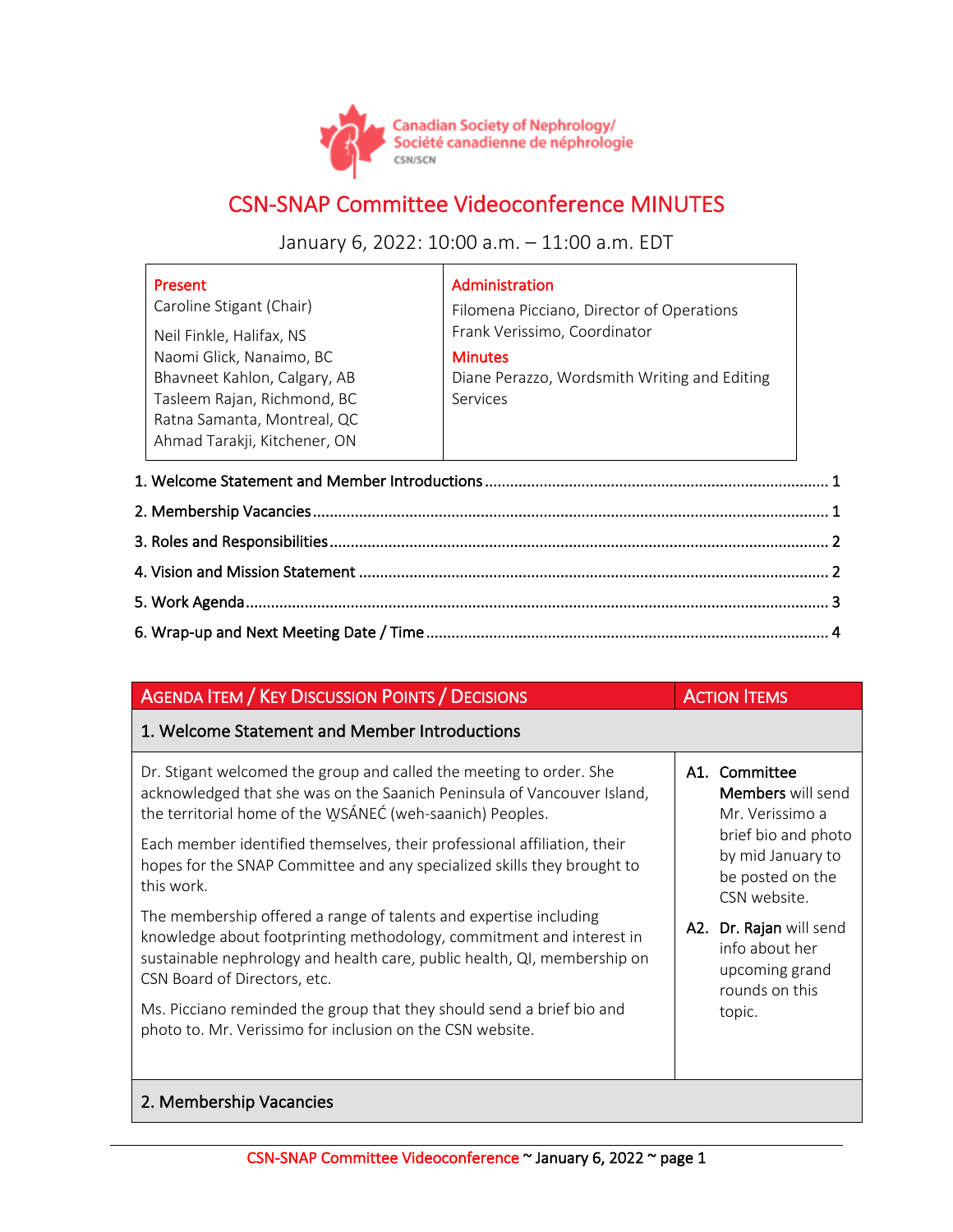| <b>AGENDA ITEM / KEY DISCUSSION POINTS / DECISIONS</b>                                                                                                                                                                                                                                                                                                                                                                                         |  | <b>ACTION ITEMS</b>                                                                                    |  |
|------------------------------------------------------------------------------------------------------------------------------------------------------------------------------------------------------------------------------------------------------------------------------------------------------------------------------------------------------------------------------------------------------------------------------------------------|--|--------------------------------------------------------------------------------------------------------|--|
| Dr. Stigant mentioned that although a smaller had its advantages, ideally,<br>the Committee should have representation and/or communication links<br>with all Canadian Renal Programs / Regions, particularly, Northern Alberta,<br>Saskatchewan, Manitoba and the Maritimes (other than NS). In addition,<br>members were needed to represent pediatrics and admin.<br>Dr. Tarakji recommended that the Committee consider having core and ad |  | A3. Committee<br>members will<br>contact<br>Nephrology<br>Program leads in<br>each<br>underrepresented |  |
| hoc members.<br>Member recruitment:                                                                                                                                                                                                                                                                                                                                                                                                            |  | geographic area for<br>recruitment.                                                                    |  |
| Dr. Finkle will reach out in the Maritime Provinces and Manitoba.<br>Dr. Stigant will seek membership from the pediatric nephrology<br>community.<br>Dr. Samanta will check with the Société québécoise de néphrologie<br>$(SQN)$ .                                                                                                                                                                                                            |  |                                                                                                        |  |
| 3. Roles and Responsibilities                                                                                                                                                                                                                                                                                                                                                                                                                  |  |                                                                                                        |  |
| The key roles and responsibilities of members will be to attend SNAP<br>meetings (and hopefully meaningfully engage) and communicate /<br>represent / implement initiatives for renal region.                                                                                                                                                                                                                                                  |  | A4. Dr. Rajan will<br>provide the<br>Territorial<br>Acknowledgement<br>for the next SNAP<br>meeting.   |  |
| Dr. Stigant proposed rotating Territorial Acknowledgements to enhance<br>nation-wide learning as act of Reconciliation. Dr. Rajan volunteered to<br>provide the Territorial Acknowledgement for the next meeting.                                                                                                                                                                                                                              |  |                                                                                                        |  |
| Optional involvement might also include research initiatives, educational<br>events, advocacy, innovation, regulation.                                                                                                                                                                                                                                                                                                                         |  |                                                                                                        |  |
| 4. Vision and Mission Statement                                                                                                                                                                                                                                                                                                                                                                                                                |  |                                                                                                        |  |
| Vision Statement - An organization's vision is the long-term change it ideally<br>would like to see if its work is successful. A vision should motivate and<br>enable individuals to see how their effort contributes to an overall<br>inspirational purpose.                                                                                                                                                                                  |  | A5. Dr. Stigant will<br>distribute<br>educational<br>resources about                                   |  |
| Mission Statement - The reason SNAP exists, and the statement should help<br>keep all members focused.                                                                                                                                                                                                                                                                                                                                         |  | this issue from the<br>UK.                                                                             |  |
| Dr. Stigant stressed that the vision and mission statements should be<br>finalized before the next SNAP meeting via correspondence.                                                                                                                                                                                                                                                                                                            |  | A6. Dr. Stigant will<br>forward a draft<br>vision / mission<br>statement for                           |  |
| Discussion points:                                                                                                                                                                                                                                                                                                                                                                                                                             |  |                                                                                                        |  |
| Dr. Tarakji stated that the vision needs to be short and bold and<br>include the words "nephrology" and "planetary health". The<br>Mission is a little longer and would describe the process to achieve<br>the Vision.                                                                                                                                                                                                                         |  | further discussion<br>via email.                                                                       |  |
| Committee members agreed that the goal was to approach net zero<br>emissions or a path to that end and striving to promote a healthy<br>planet and patients.                                                                                                                                                                                                                                                                                   |  |                                                                                                        |  |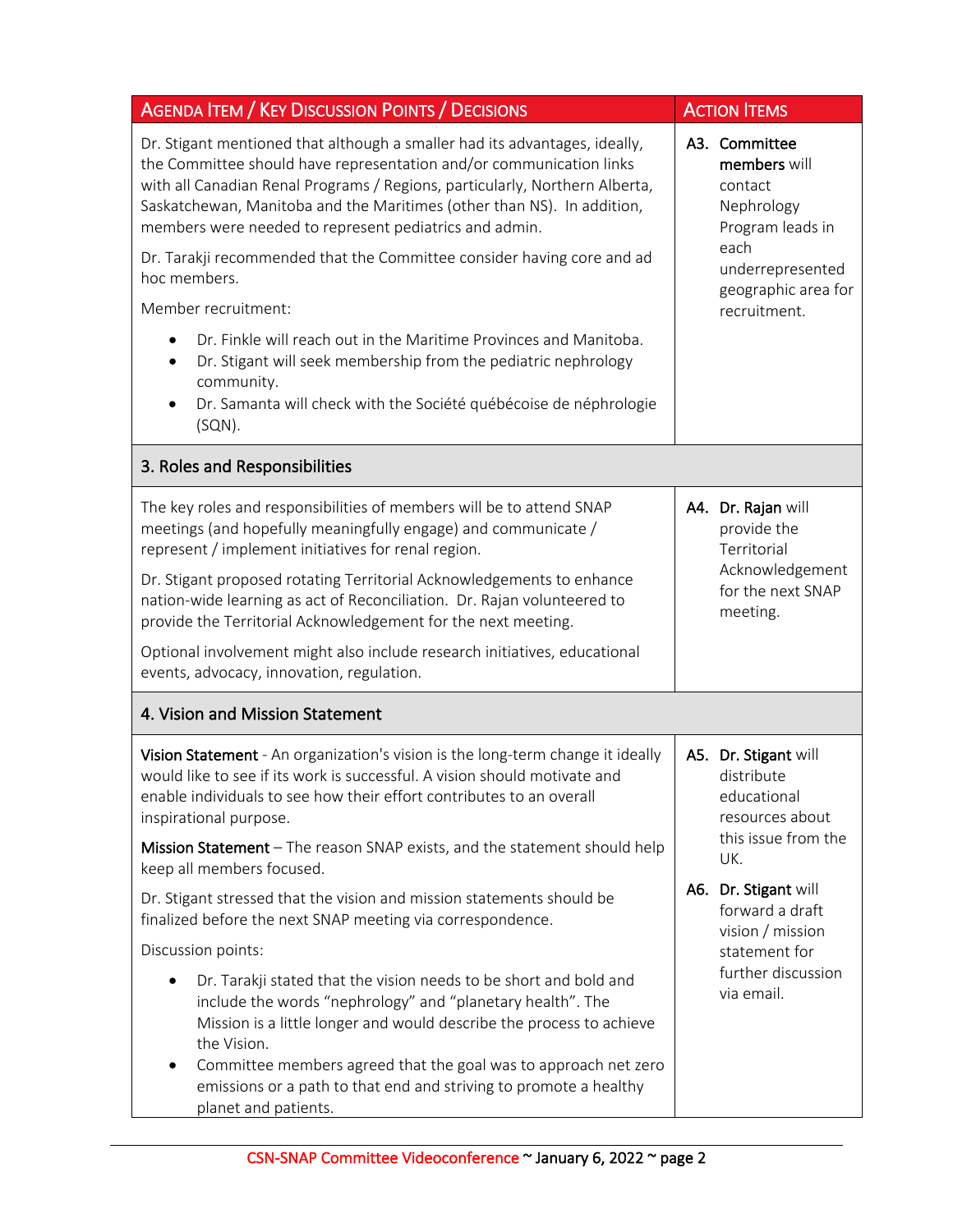| <b>AGENDA ITEM / KEY DISCUSSION POINTS / DECISIONS</b>                                                                                                                                                                                                                                                                                                                                                                                                                                         | <b>ACTION ITEMS</b>                                                                                                                       |
|------------------------------------------------------------------------------------------------------------------------------------------------------------------------------------------------------------------------------------------------------------------------------------------------------------------------------------------------------------------------------------------------------------------------------------------------------------------------------------------------|-------------------------------------------------------------------------------------------------------------------------------------------|
| Net zero may be difficult to envision because we currently don't<br>$\bullet$<br>measure carbon in our practice.<br>Prevention, health promotion and chronic disease management are<br>$\bullet$<br>important goals, i.e., reducing the number of patients on dialysis<br>will also reduce the environmental impact of treatment.<br>It was noted that the environmental footprint differs among<br>$\bullet$<br>regions, e.g. Vancouver has very silty water which complicates this<br>issue. |                                                                                                                                           |
| Proposed visions / missions:                                                                                                                                                                                                                                                                                                                                                                                                                                                                   |                                                                                                                                           |
| A sustainable nephrology for healthy patients and a healthy planet.<br>Healthy kidneys and a sustainable planet.<br>To educate, advocate and innovate sustainable kidney care for<br>$\bullet$<br>kidney health and a sustainable planet.                                                                                                                                                                                                                                                      |                                                                                                                                           |
| The vision / mission will need to be finalized ASAP.                                                                                                                                                                                                                                                                                                                                                                                                                                           |                                                                                                                                           |
| <b>Nephrology Carbon Footprint Calculator</b>                                                                                                                                                                                                                                                                                                                                                                                                                                                  |                                                                                                                                           |
| Dr. Samanta proposed that the Committee work to create a nephrology<br>carbon footprint calculator similar to the one that Dr. Stigant had<br>distributed prior to the meeting. Nephrologists are already used to using<br>various calculators and this would help to facilitate a thoughtful<br>conversation between clinicians and patients about the impact of their care<br>on the carbon footprint and would assist them in making choices.                                               |                                                                                                                                           |
| The Committee agreed this was a great way to educate and achieve the<br>vision.                                                                                                                                                                                                                                                                                                                                                                                                                |                                                                                                                                           |
| 5. Work Agenda                                                                                                                                                                                                                                                                                                                                                                                                                                                                                 |                                                                                                                                           |
| Dr. Stigant and the Committee reviewed a draft "SNAP Work Agenda" which<br>consisted of four domains: Education, Sustainable Care in Clinical Practice,<br>Procurement and Infrastructure, and Advocacy and PH Community<br>Engagement organized into three time frames: short (by CSN AGM - May<br>2022); medium (define); long (define). She stressed the importance of this<br>work and the value of making sustainability a part of our everyday lives to<br>compact climate anxiety.      | A7. Dr. Stigant will<br>circulate an article<br>written about<br>environmentally<br>friendly<br>technologies being<br>used by industry in |
| The Committee will create a working document with proposed action items.<br>All members to review and provide feedback on first draft of this document.                                                                                                                                                                                                                                                                                                                                        | Europe.<br>A8. Dr. Stigant will                                                                                                           |
| It was agreed that some "quick wins" should be completed that could be<br>reported to the CSN Officers. These could include:                                                                                                                                                                                                                                                                                                                                                                   | draft and circulate<br>draft support<br>statements and                                                                                    |
| Inviting industry members to present information on their<br>contribution to green technologies and discuss ways to work<br>together. (It was agreed that this should take place over the course<br>of one longer SNAP meeting rather than having someone speak at<br>each meeting.)<br>Asking industry reps to highlight sustainable technologies at the<br>upcoming CSN AGM.                                                                                                                 | CSN Open Letter<br>for the website.<br>A9. Ms. Picciano will<br>provide<br>information on a<br>web location to                            |